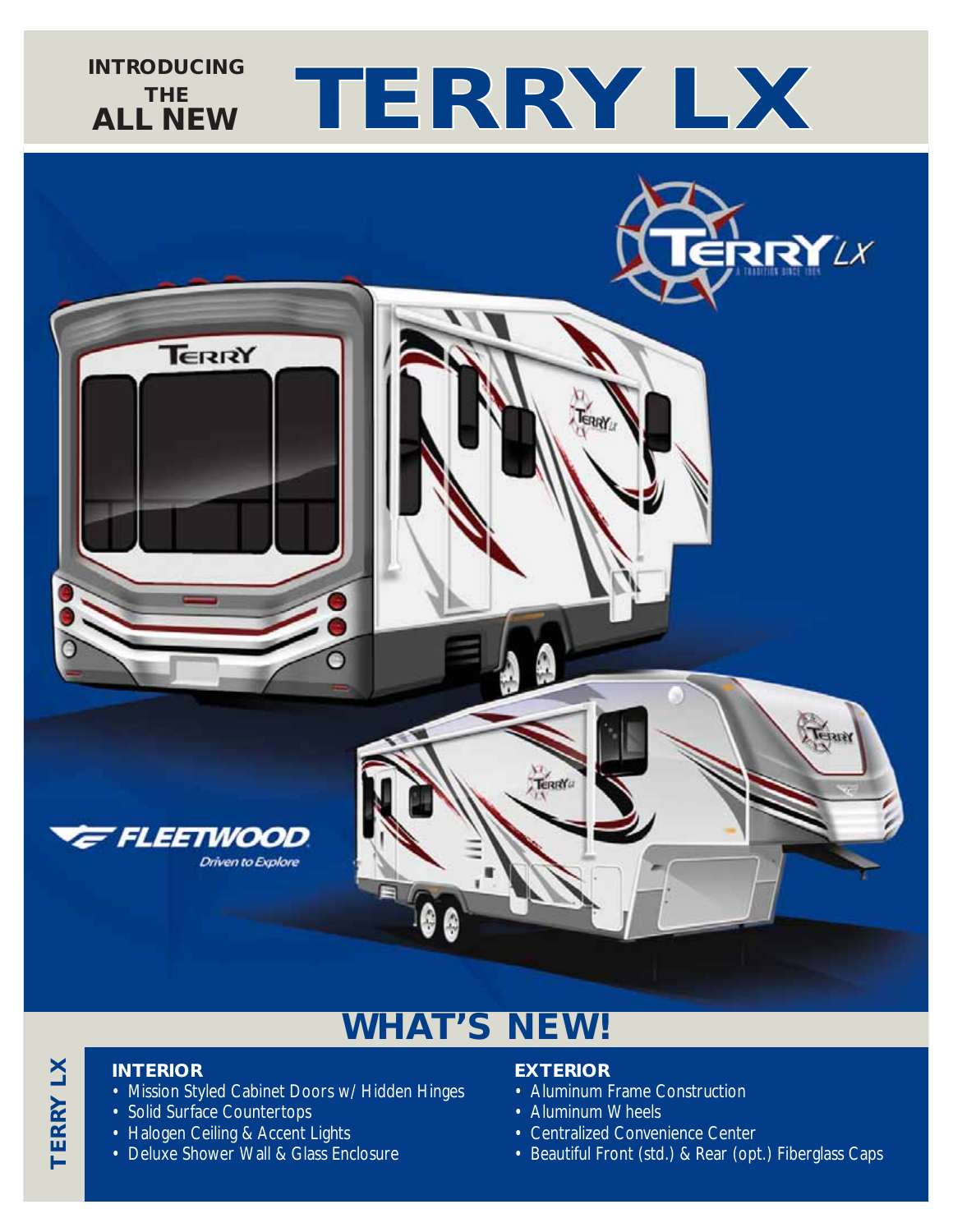### **TERRY LX FIFTH WHEEL FLOOR PLANS**

#### **305RKDS**

Double Slide-Out • Sleeps 6



#### **335RLDS**

Double Slide-Out • Sleeps 6

**305RLTS**



Symphony Cherry

#### **355SAQS**

Quad Slide-Out • Sleeps 6

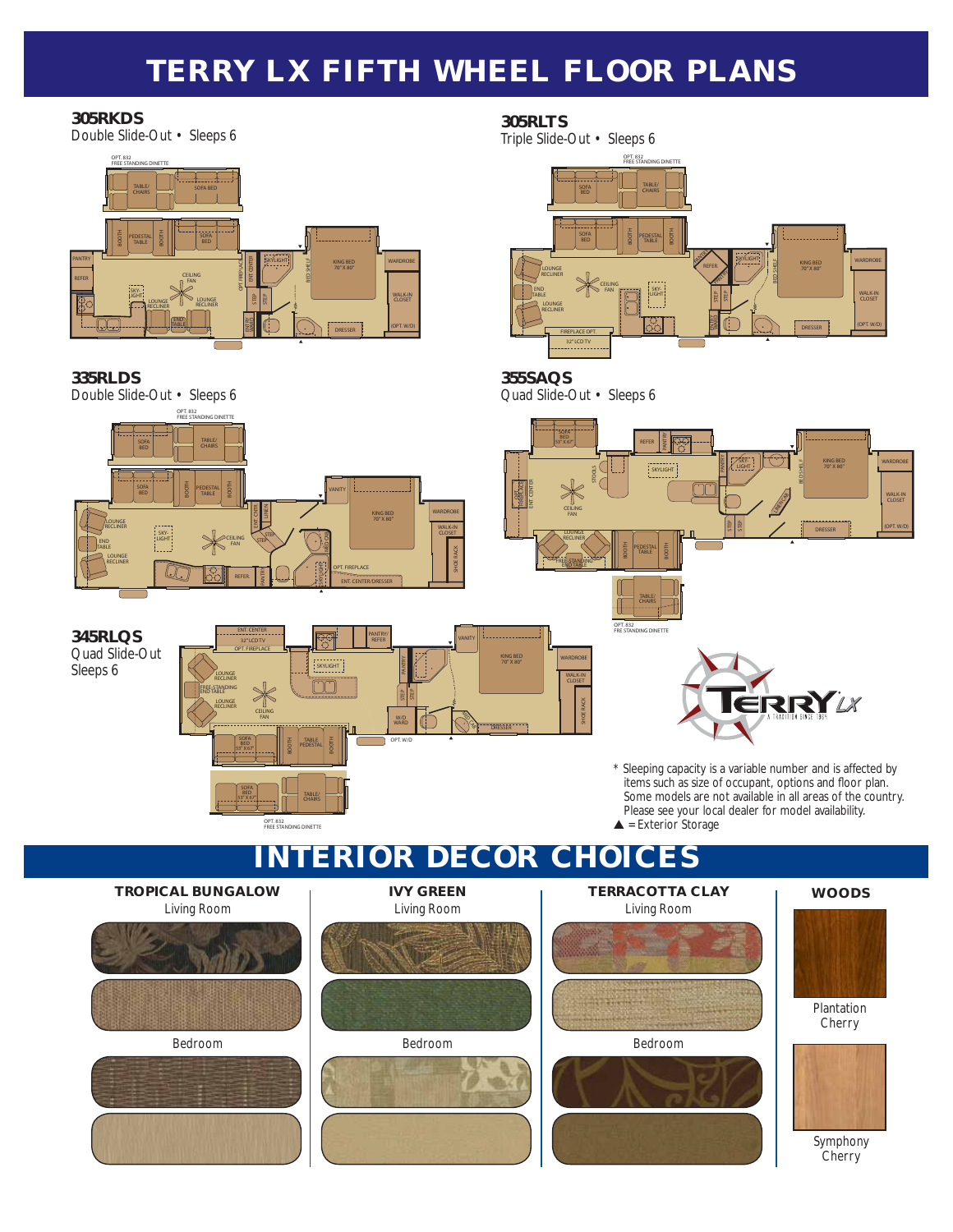- **1. HIGH GLOSS FIBERGLASS SIDING -** This durable and glossy surface is easy to clean, and adds beauty and structural integrity.
- **2. FIBERGLASS FRONT CAP -** Provides aerodynamics and styling.
- **3. 1-1/2" ALUMINUM TUBING** Lightweight, structural studs blend proven framing methods with technologically superior materials.
- **4. SOLID BLOCK EPS (Expanded Polystyrene) INSULATION - Provides strength and durability** while helping to ensure interior comfort in every season.
- **5. WOOD SUBSTRATE -** Adds structural reinforcement to the exterior fiberglass siding.
- **6. INTERIOR WALL PANEL -** Features a durable, easy to clean, decorative finish.
- **7. 2" x 3" ALUMINUM FLOOR JOISTS -** Provides a lightweight floor construction without compromising strength.
- **8. ENGINEERED 5/8" FLOOR DECK -** Provides the dependable decking needed to ensure an adequate foundation. Further stability is added by interlocking these sheets using tongue in groove construction.
- **9. DURABLE VINYL FLOORING** From the best name in residential flooring.
- **10. FULLY ENCLOSED CHASSIS -** Provides a barrier from ground debris and allows for the holding tanks to be heated.
- **11. R7 FIBERGLASS INSULATION -** As in your home, helps to ensure interior comfort in every season.
- **12. ENGINEERED RADIUSED STEEL CEILING TRUSS -** Helps to ensure strength, water runoff and reduced weight.
- **13. ENGINEERED ROOF DECK -** Is designed to maximize strength, is sealed to ensure moisture resistance and provides a solid backbone for the rubber roof construction.
- **14. ARCTIC WHITE SEAMLESS SYNTHETIC ROOF MEMBRANE -** Provides the ideal weather seal and is warranted for 12 years.
- **15. REINFORCED CAMBERED STEEL CHASSIS -** Provides optimal strength, durability, and towing performance.
- **16. DUCTED IN-CEILING AIR CONDITIONING -** Efficiently distributes cool air.



| <b>TERRY LX WEIGHTS &amp; MEASUREMENTS</b>     | <b>FIFTH WHEELS</b>            |                   |                                |                   |                                |
|------------------------------------------------|--------------------------------|-------------------|--------------------------------|-------------------|--------------------------------|
| <b>WEIGHTS</b>                                 | <b>305RKDS</b>                 | 305RLTS           | <b>335RLDS</b>                 | 355SAQS           | <b>345RLQS</b>                 |
| $GVWR$ (lbs) <sup>1</sup>                      | TBD                            | <b>TBD</b>        | TBD                            | <b>TBD</b>        | TBD                            |
| Gross Dry Weight (lbs) <sup>2, 6</sup>         | <b>TRD</b>                     | <b>TBD</b>        | TRD                            | <b>TRD</b>        | <b>TBD</b>                     |
| Cargo Carrying Capacity (lbs) <sup>3,6</sup>   | <b>TBD</b>                     | <b>TBD</b>        | TBD                            | TBD               | <b>TBD</b>                     |
| Hitch Dry Weight (lbs) <sup>2, 6, 9</sup>      | TBD                            | <b>TBD</b>        | TBD                            | TBD               | TBD                            |
| <b>DIMENSIONS &amp; CAPACITIES</b>             |                                |                   |                                |                   |                                |
| Length (Feet & Inches) $4, 6, 8$               | $33'$ $2''$                    | 35'5''            | 36'9''                         | 38' 6"            | 39' 4"                         |
| Height (Feet & Inches) <sup>5, 6</sup>         | 12'5''                         | 12'5''            | 12'5''                         | 12'5''            | 12'5''                         |
| Fresh Water Holding Tank (gal) <sup>6, 7</sup> | 65                             | 65                | 65                             | 65                | 65                             |
| Grey Water Holding Tank (gal) <sup>6, 7</sup>  | 61                             | 61                | 61                             | 80                | 61                             |
| Black Water Holding Tank (gal) <sup>6, 7</sup> | 40                             | 40                | 40                             | 40                | 40                             |
| Propane Capacity (lbs) <sup>6,7</sup>          | 60                             | 60                | 60                             | 60                | 60                             |
| Tire Size (Load Range)                         | ST <sub>235</sub> /<br>80R/16D | ST235/<br>80R/16D | ST <sub>235</sub> /<br>80R/16D | ST235/<br>80R/16D | ST <sub>235</sub> /<br>80R/16D |

1. GVWR (Gross Vehicle Weight Rating) is the maximum permissible weight of this trailer when fully loaded. It includes all weight at the trailer axle(s) and tongue or pin.

2. All dry weights are based on the standard model and do not include optional features or equipment.

- 3. Cargo Carrying Capacity is determined by subtracting Gross Dry Weight from GVWR. Cargo includes all fluids, optional features, equipment, and personal cargo.
- 4. Length is measured from hitch or pin box to rear bumper (excludes accessories). Trailer length includes hitch; fifth wheel includes standard pin box.
- 5. Actual height may be lower, based on option offerings. Consult with your dealer to obtain actual height for the unit you are interested in.

6. Approximate<br>7. Water weight

7. Water weight equals 8.3 lbs per gallon. Propane weight equals 4.2 lbs per gallon.

8. Add 10" if equipped with optional spare tire and carrier.

9. Hitch weights are dependant upon how the trailer is equipped with options, on-board cargo, and tank fluid levels. Actual hitch weights may be higher or lower than shown. It is recommended that the tow vehicle and hitch for your trailer have sufficient capacity to accommodate the Gross Vehicle Weight Rating of the selected trailer.

TBD – Not available at the time of printing.

IMPORTANT— PLEASE READ: Product information, photography and illustrations included in this publication were as accurate as possible at the time of printing. For further product information and changes, please visit our website at www.fleetwoodrv.com or contact your local Fleetwood dealer. Prices, materials, design and specifications are subject to change without notice. All weights, fuel, liquid capacities and dimensions are approximate. Fleetwood has designed its recreational vehicles to provide a variety of uses for customers. Each vehicle features optimal seating, sleeping, storage and fluid capacities. The user is responsible for selecting the proper combination of loads (i.e., equipment, fluids, cargo, etc.) to ensure that the vehicle's capacities are not exceeded.